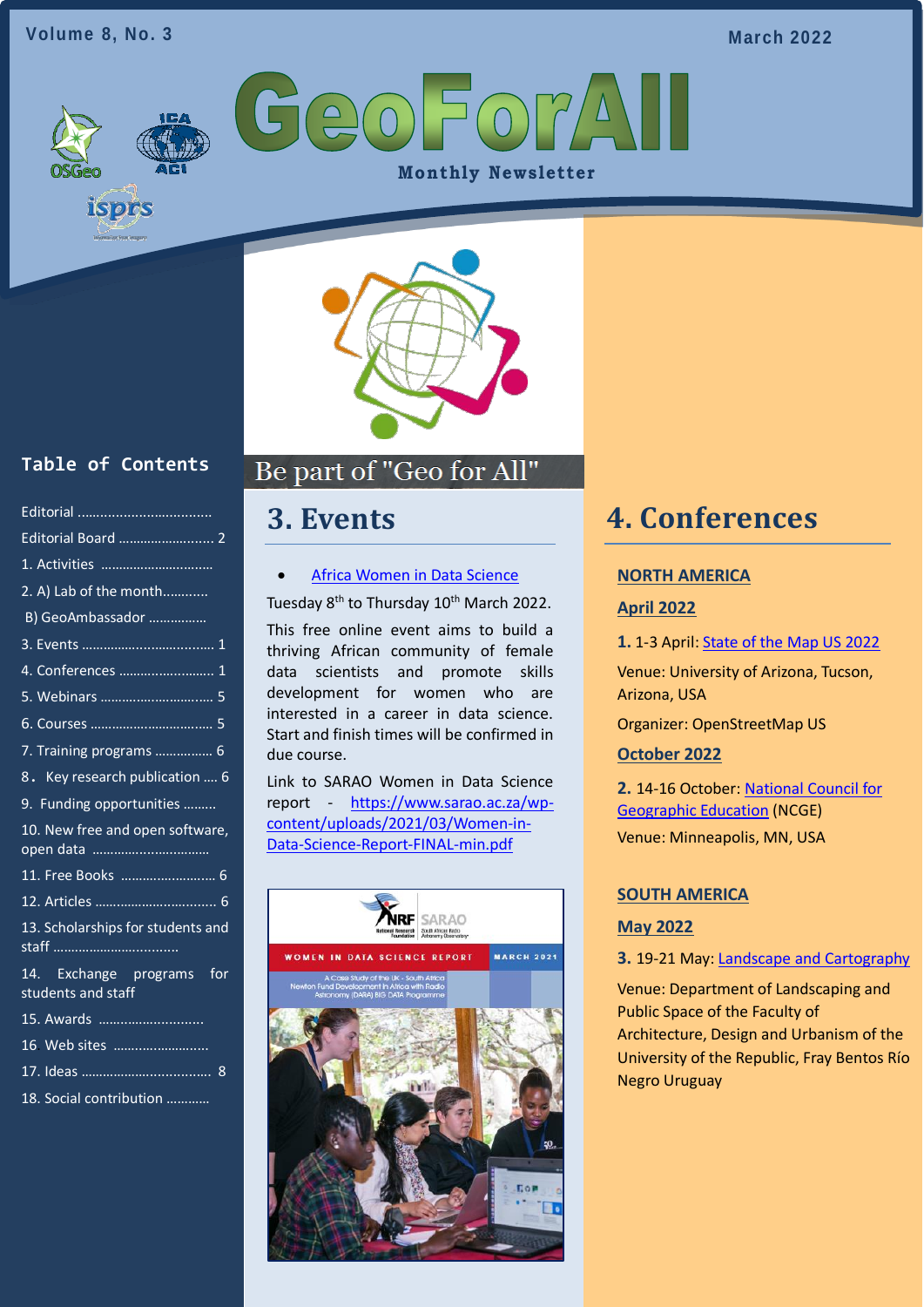





## <span id="page-1-0"></span>**Editorial Board**

| Please refer to the appropriate person according to the following table: |                                                                                                                                                                                                                                                                                                    |                                                                                                                                                                                                             |  |  |
|--------------------------------------------------------------------------|----------------------------------------------------------------------------------------------------------------------------------------------------------------------------------------------------------------------------------------------------------------------------------------------------|-------------------------------------------------------------------------------------------------------------------------------------------------------------------------------------------------------------|--|--|
| <b>Chief Editor</b>                                                      | Nikos Lambrinos, Professor, Dept. of Primary Education, Aristotle<br>University of Thessaloniki, Greece.<br>President of the Hellenic digital earth Centre of Excellence<br>labrinos@eled.auth.gr                                                                                                  | Oceania                                                                                                                                                                                                     |  |  |
| Co-editor                                                                | Rizwan Bulbul, Assistant Professor of GIScience<br>Head of Geospatial Research and Education Lab<br>Department of Space Science, Institute of Space Technology,<br>Islamabad, Pakistan<br>bulbul@grel.ist.edu.pk                                                                                   | India, Sri Lanka, Pakistan, Afghanistan, Nepal,<br>Burma, Iran, Iraq, Jordan, Syria, Israel, Lebanon,<br>Turkey, Saudi Arabia, Oman, Yemen, United Arab<br>Emirates, Kuwait and Islands of S. Pacific.      |  |  |
| Co-editors                                                               | Pavel Kikin, Senior Lecturer "Department of applied informatics<br>and IT", Siberian State Univer. of Geosystems and Technologies<br>Alexey Kolesnikov, Senior Lecturer "Department of cartography<br>and GIS", Siberian State Univer. of Geosystems and Technologies<br>it-technologies@yandex.ru | Russia, Mongolia, China, Japan, S. Korea,<br>Vietnam, Thailand, Malaysia, Laos, Myanmar,<br>Cambodia, Singapore, Brunei, Indonesia,<br>Philippines, Turkmenistan, Uzbekistan, Tajikistan<br>and Kyrgyzstan. |  |  |
| Co-editor                                                                | Rania Elsayed, Computers & Information Researcher, Division of<br>Scientific Training & Continuous Studies, National Authority for<br>Remote Sensing & Space Sciences, Cairo, Egypt.<br>ranyaalsayed@gmail.com                                                                                     | Africa                                                                                                                                                                                                      |  |  |
| Co-editor                                                                | Seraphim Alvanides, Reader (Geographical Information Science)<br>Northumbria University, Newcastle NE1 8ST, United Kingdom.<br>s.alvanides@gmail.com                                                                                                                                               | Scandinavian countries, Denmark, Germany,<br>Austria, Switzerland, UK, Ireland, Iceland                                                                                                                     |  |  |
| Co-editor                                                                | Antoni Perez Navaro, Associate Professor at Universitat Oberta de<br>Catalunya (UOC) Computer Sciences and Multimedia Department<br>aperezn@uoc.edu                                                                                                                                                | Italy, Malta, Spain, Portugal, France, Belgium, The<br>Netherlands, Luxemburg.                                                                                                                              |  |  |
| Co-editor                                                                | Emma Strong Planner with Pueblo County, Colorado<br>eestrong118@gmail.com                                                                                                                                                                                                                          | North and Central America                                                                                                                                                                                   |  |  |
| Co-editor                                                                | Sergio Acosta Y Lara, Departamento de Geomática<br>Dirección, Nacional de Topografía, Ministerio de Transporte y<br>Obras Públicas, URUGUAY<br>sergio.acostaylara@mtop.gub.uy                                                                                                                      | South America                                                                                                                                                                                               |  |  |
| Co-editor                                                                | Codrina Ilie, PhD student at the Technical University of Civil<br>Engineering, Bucharest, Romania                                                                                                                                                                                                  | The Balkans, Ukraine, Moldavia, Estonia,<br>Lithuania, Belarus, Latvia, Hungary, Czech<br>Republic, Slovakia                                                                                                |  |  |
| <b>Production Designer</b>                                               | Nikos Voudrislis, MSc, PhD in geography education.<br>nvoudris@gmail.com                                                                                                                                                                                                                           | Design and final formation of the newsletter                                                                                                                                                                |  |  |
|                                                                          | Paulo César Coronado Sánchez, Professor of computer sciences at<br>Universidad Distrital Francisco José de Caldas, Head of GISEPROI<br>and OSGeoLabUD research Group. Bogotá, Colombia<br>paulocoronado@gmail.com                                                                                  | Translator and designer of the Spanish Edition                                                                                                                                                              |  |  |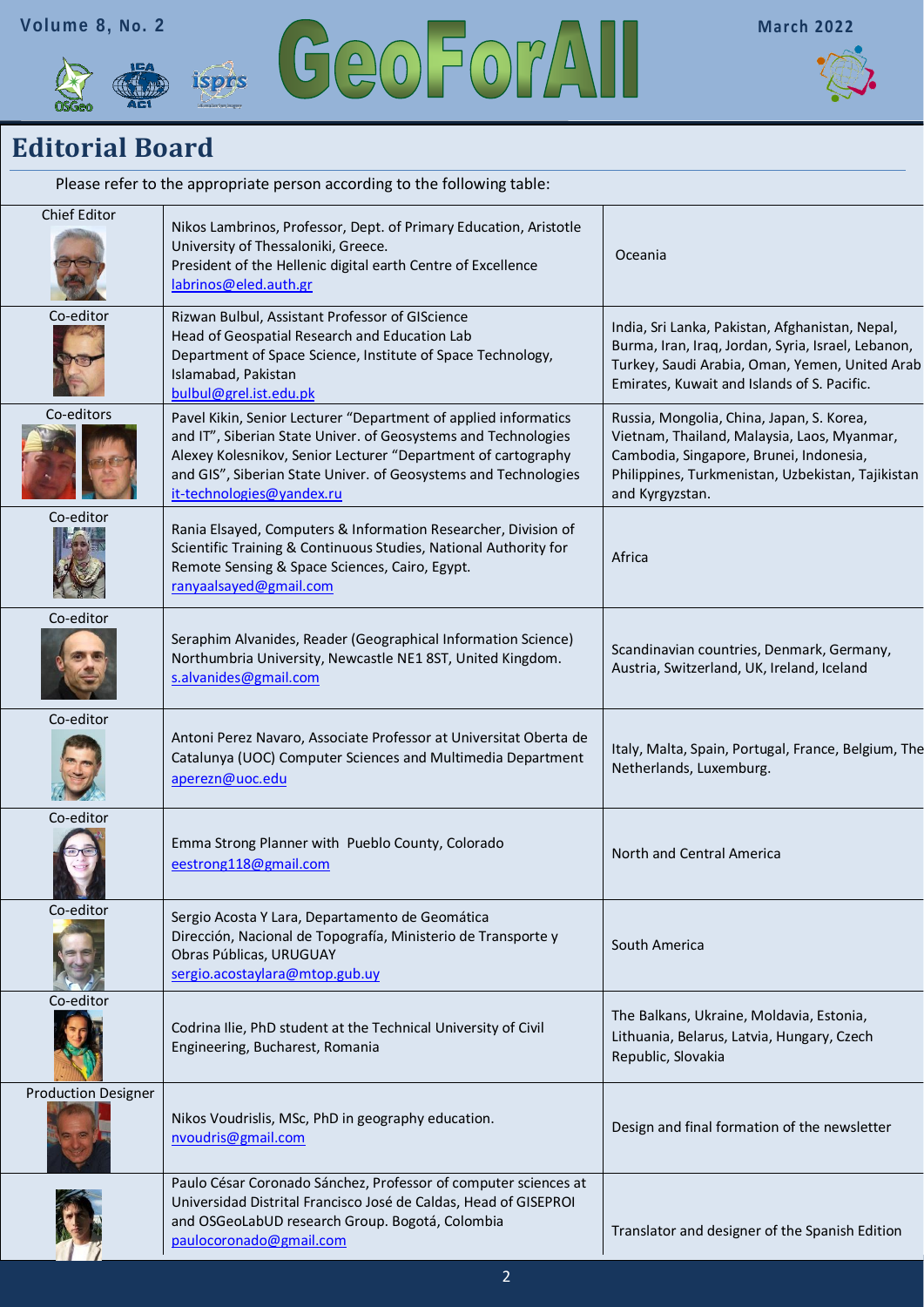





# **GeoForAll Themes**

isprs

▪ **OpenCity Smart** 

Theme under revision

▪ **Teacher Training & School Education** 

➢ Chairs: Elżbieta Wołoszyńska-Wiśniewska (Poland), Nikos Lambrinos (Greece)

➢ Mail list: [geoforall-teachertraining@lists.](mailto:geoforall-teachertraining@lists.osgeo.org)  [osgeo.org](mailto:geoforall-teachertraining@lists.osgeo.org)

➢ Website:

[http://wiki.osgeo.org/wiki/GeoForAll\\_TeacherTrai](http://wiki.osgeo.org/wiki/GeoForAll_TeacherTraining_SchoolEducation) [ning\\_SchoolEducation](http://wiki.osgeo.org/wiki/GeoForAll_TeacherTraining_SchoolEducation)

### ▪ **CitizenScience**

➢ Chairs: Peter Mooney (Ireland) and Maria Brovelli (Italy)

➢ Mail list: [https://lists.osgeo.org/cgi](https://lists.osgeo.org/cgi-bin/mailman/listinfo/geoforall-geocrowd)[bin/mailman/listinfo/geoforall-geocrowd](https://lists.osgeo.org/cgi-bin/mailman/listinfo/geoforall-geocrowd)

➢ Website:

[http://wiki.osgeo.org/wiki/Geocrowdsourcing\\_Citi](http://wiki.osgeo.org/wiki/Geocrowdsourcing_CitizenScience_FOSS4G) [zenScience\\_FOSS4G](http://wiki.osgeo.org/wiki/Geocrowdsourcing_CitizenScience_FOSS4G)

▪ **AgriGIS**

➢ Chairs: Didier Leibovici (U.K.) and Nobusuke Iwasaki (Japan)

➢ Mail list: [https://lists.osgeo.org/cgi](https://lists.osgeo.org/cgi-bin/mailman/listinfo/geoforall-agrigis)[bin/mailman/listinfo/geoforall-agrigis](https://lists.osgeo.org/cgi-bin/mailman/listinfo/geoforall-agrigis)

➢ Website:<http://wiki.osgeo.org/wiki/Agrigis>

## **GeoForAll Regional Chairs and Contact Information**

## **North America Region**

Chairs: Helena Mitasova (USA), Charles Schweik (USA), Phillip Davis (USA) Subscribe at mail list [http://lists.osgeo.org/cgi](http://lists.osgeo.org/cgi-bin/mailman/listinfo/geoforall-northamerica)[bin/mailman/listinfo/geoforall-northamerica](http://lists.osgeo.org/cgi-bin/mailman/listinfo/geoforall-northamerica)

Email: [na.gfa.chair@osgeo.org](mailto:na.gfa.chair@osgeo.org)

## **Iberoamerican Region**

Chairs: Sergio Acosta y Lara (Uruguay) and Silvana Camboim (Brazil) and Antoni Pérez Navarro (Spain). Subscribe at mail list:

[https://lists.osgeo.org/mailman/listinfo/geoforall](https://lists.osgeo.org/mailman/listinfo/geoforall-iberoamerica)[iberoamerica](https://lists.osgeo.org/mailman/listinfo/geoforall-iberoamerica)

Email: [geoforall-iberoamerica@lists.osgeo.org.](mailto:geoforall-iberoamerica@lists.osgeo.org)

### **Africa Region**

Chairs: Msilikale Msilanga (Tanzania), Serena Coetzee (South Africa) and Bridget Fleming (South Africa) Subscribe at mail list [http://lists.osgeo.org/cgi](http://lists.osgeo.org/cgi-bin/mailman/listinfo/geoforall-africa)[bin/mailman/listinfo/geoforall-africa](http://lists.osgeo.org/cgi-bin/mailman/listinfo/geoforall-africa)

Email: [africa.gfa.chair@osgeo.org](mailto:africa.gfa.chair@osgeo.org)

## **Asia Region (including Australia)**

Chairs: Tuong Thuy Vu (Malaysia/Vietnam) and Venkatesh Raghavan (Japan/India) Subscribe at maillist [http://lists.osgeo.org/cgi](http://lists.osgeo.org/cgi-bin/mailman/listinfo/geoforall-asiaaustralia)[bin/mailman/listinfo/geoforall-asiaaustralia](http://lists.osgeo.org/cgi-bin/mailman/listinfo/geoforall-asiaaustralia) Email: [asia.gfa.chair@osgeo.org](mailto:asia.gfa.chair@osgeo.org)

### **Europe Region**

Chairs: Maria Brovelli (Italy) and Peter Mooney (Ireland) Subscribe at mail list [http://lists.osgeo.org/cgi](http://lists.osgeo.org/cgi-bin/mailman/listinfo/geoforall-europe)[bin/mailman/listinfo/geoforall-europe](http://lists.osgeo.org/cgi-bin/mailman/listinfo/geoforall-europe)

Email: [eu.gfa.chair@osgeo.org](mailto:eu.gfa.chair@osgeo.org)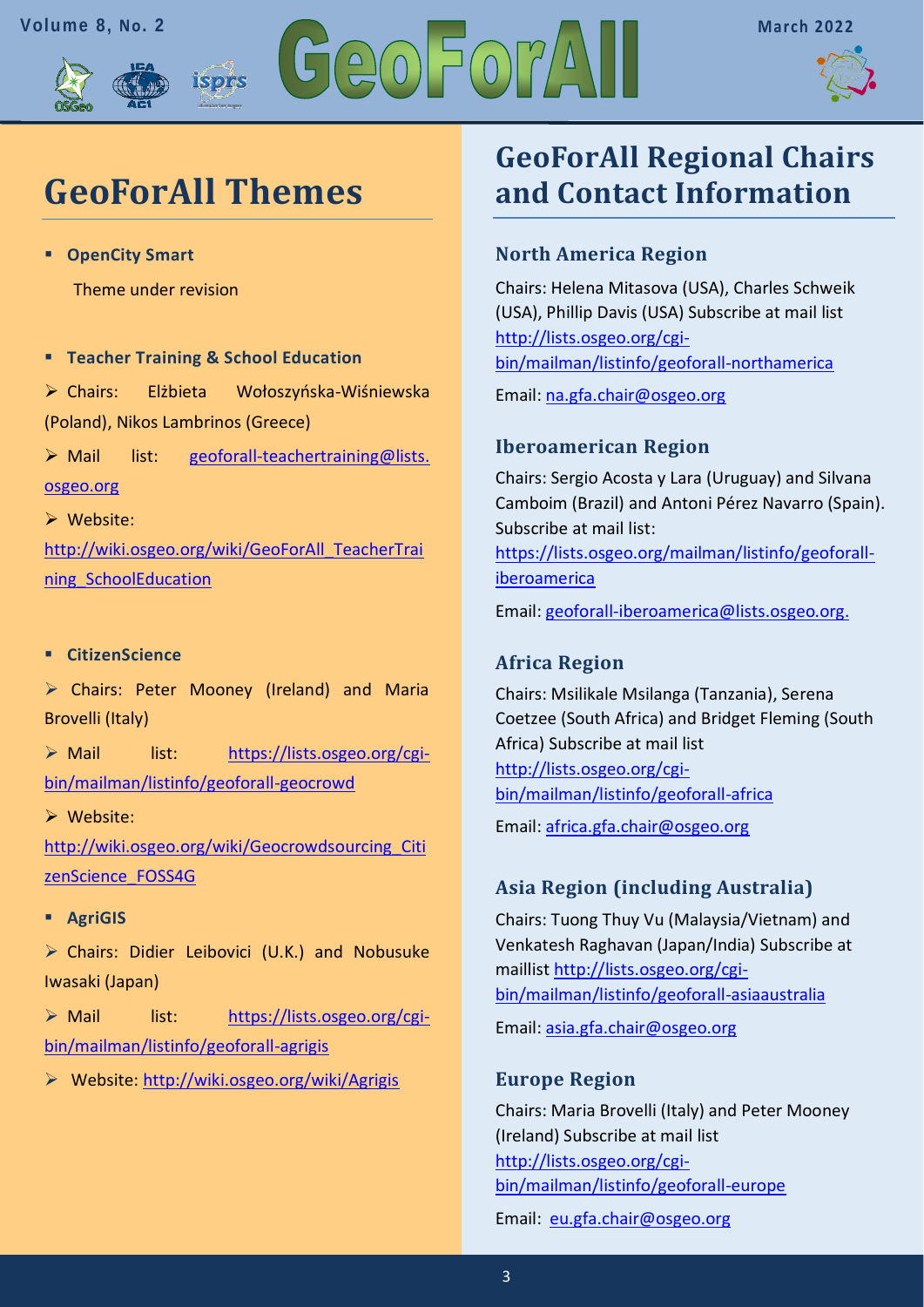



## **GeoAmbassador Content table**

| July 2016, Vol.2,             | Prof. Georg Gartner, Vienna University of     |
|-------------------------------|-----------------------------------------------|
| no.7                          | <b>Technology</b>                             |
| Aug 2016, Vol.2,              | Prof. Silvana Philippi Camboim, Federal       |
| no.8                          | University of Paraná, Brazil                  |
| Sep 2016, Vol.2,<br>no.9      | Nimalika Fernando, Sri Lanka                  |
| Oct 2016, Vol.2,<br>no.10     | Sergio Acosta Y Lara, Montevideo Uruguay      |
| Nov 2016, Vol. 2,             | Victoria Rautenbach, Centre of                |
| no. 11                        | Geoinformation Science Univ. of Pretoria,     |
|                               | <b>South Africa</b>                           |
| Dec 2016, Vol.2,              | Dr. Daria Svidzinska, Taras Shevchenko        |
| no.12                         | National University of Kyiv, Ukraine          |
| Jan 2017, Vol.3 no.1          | Dr. Mark Ware, University of South Wakes, UK  |
| Feb 2017, Vol.3, no.          | Dr. Rafael Moreno Sanchez, Department of      |
| 2                             | Geography and Environmental Sciences,         |
|                               | University of Colorado Denver, USA            |
| March 2017, Vol.3             | Dr. Tuong Thuy Vu, School of Environmental    |
| no.3                          | and Geographical Sciences, University of      |
|                               | Nottingham, Malaysia campus                   |
| April 2017, Vol.3<br>no.4     | Michael P. Finn, U.S. Geological Survey       |
| May 2017, Vol.3<br>no.5       | Dr. Peter Mooney, Maynooth University, NASA   |
| June 2017, Vol.3<br>no.6      | Patrick Hogan, NASA                           |
| July 2017, Vol.3 no.7         | Prof. Dr. Josef Strobl, Salzburg              |
| September 2017,<br>Vol.3 no.9 | <b>Bridget Fleming, South Africa</b>          |
| October 2017, Vol.3<br>no.10  | Sven Schade, Joint Research Centre, Italy     |
| November 2017,                | Luciene Stamato Delazari, Universidade        |
| Vol.3 no.11                   | Federal do Paraná in Brazil                   |
| December 2017,<br>Vol.3 no.12 | Charlie Schweik, Univ. of Massachussets, USA  |
| January 2018, Vol.4           | Julia Wagemann, European Centre for           |
| no.1                          | <b>Medium-Range Weather Forecasts</b>         |
| February 2018,                | Barend Köbben, Department of Geo-             |
| Vol.4 no.2                    | Information Processing University of Twente   |
| March 2028, Vol.4<br>no.3     | Kurt Menke, Birds Eye View                    |
| April 2018, Vol.4             | Dr. Clous Rinner, Department of Geography     |
| no.4                          | and Environmental Studies at Ryerson          |
|                               | University, Toronto, Canada                   |
| June 2018, Vol.4,             | Martin Landa, Department of Geomatics,        |
| no.6                          | Faculty of Civil Engineering, Czech Technical |
|                               | University (CTU) in Prague                    |

## **Lab of the Month, Content table**

| Aug 2015, Vol.1<br>no.1       | Open Source Geospatial Lab, Kathmandu<br>University, Nepal (Asia)                          |
|-------------------------------|--------------------------------------------------------------------------------------------|
| Sep 2015, Vol.1               | FOSS4G Lab, University of Colarado Denver (USA)                                            |
| no.2                          |                                                                                            |
| Oct 2015, Vol.1,              | Open Source Geospatial Lab, University of                                                  |
| no.3                          | Southampton, UK (Europe)                                                                   |
| Nov 2015, Vol.1               | The Northeast Institute of Geography and                                                   |
| no.4                          | Agroecology of Chinese Academy of Science,<br>China (Asia)                                 |
| Jan 2016, Vol.2               | Centre for Geoinformation Science, University of                                           |
| no.1                          | Pretoria, South Africa, (Africa)                                                           |
| Feb 2016, Vol.2               | Open Source Geospatial Lab, University of                                                  |
| no.2                          | Newcastle, UK, (Europe)                                                                    |
| Mar 2016, Vol.2               | SMART Open Source Geospatial Lab, University                                               |
| no.3                          | of Wollongong, (Australia)                                                                 |
| Apr 2016, Vol.2<br>no.4       | Regional Centre for Mapping of Resources for<br>Development, Nairobi, Kenya (Africa)       |
| May 2016, Vol.2               | GeoDa Centre - Arizona State University, (USA)                                             |
| no.5                          |                                                                                            |
| June 2016, Vol.2              | Direccion Nacional de Topografia - MTOP                                                    |
| no.6                          | Montevideo, Uruguay, (South America)                                                       |
| July 2016, Vol.2              | SIGTE - University of Girona, Spain (Europe)                                               |
| no.7                          |                                                                                            |
| August 2016,                  | Open Source Geospatial Lab, Department of                                                  |
| Vol.2 no.8                    | Geodesy and Surveying, Budapest Univ. of                                                   |
|                               | Technology and Economics, Hungary (Europe).                                                |
| September 2016,<br>Vol.2 no.9 | Open Source Geospatial Lab, Faculty of Geodesy,<br>University of Zagreb, Croatia, (Europe) |
| October 2016,                 | Hellenic digital earth Centre of Excellence,                                               |
| Vol.2 no.10                   | Aristotle University of Thessaloniki, Greece,                                              |
|                               | (Europe)                                                                                   |
| November 2016,                | Department of Geoinformatics, Palacký                                                      |
| Vol.2 no.11                   | University in Olomouc, Czech Republic                                                      |
| December 2016,<br>Vol.2 no.12 | Asian Institute of Technology, Bangkog, Thailand                                           |
| January 2017,                 | Spatial Lab, Texas A&M, Corpus Christi, USA                                                |
| Vol.3 no.1                    |                                                                                            |
| February 2017,                | Open Source Geospatial Lab, Faculty of Civil                                               |
| Vol.3 no.2                    | Engineering, Belgrade, Serbia                                                              |
| March 2017, Vol.3             | Geomatics and Earth Observation Laboratory                                                 |
| no.3                          | (GEOlab), Politecnico di Milano, Italy                                                     |
| April 2017, Vol.3             | Faculty of Civil Engineering, Department of                                                |
| no.4                          | Geomatics, Czech Technical University in Prague,                                           |
|                               | Czech Republic                                                                             |
| May 2017, Vol.3               | the Laboratory of socio-geographical research of                                           |
| no.5                          | the University of Siena, ITALY                                                             |
| June 2017, Vol.3<br>no.6      | A World Bridge program                                                                     |
| July 2017, Vol.3              | Department of Civil, Environmental and                                                     |
| no.7                          | Mechanical Engineering of the University of                                                |
|                               | Trento, Italy                                                                              |
| August 2017,                  | Institute of Geography, Faculty of Science, Pavol                                          |
| Vol.3 no.8                    | Jozef Šafárik University in Košice, Slovakia                                               |
| November 2020,                | Universitat Oberta de Catalunya (UOC), Spain                                               |
| Vol.6 no.11                   |                                                                                            |
| January 2021,                 | gvSIG Uruguay Community, Uruguay                                                           |
| Vol.7 no.01                   |                                                                                            |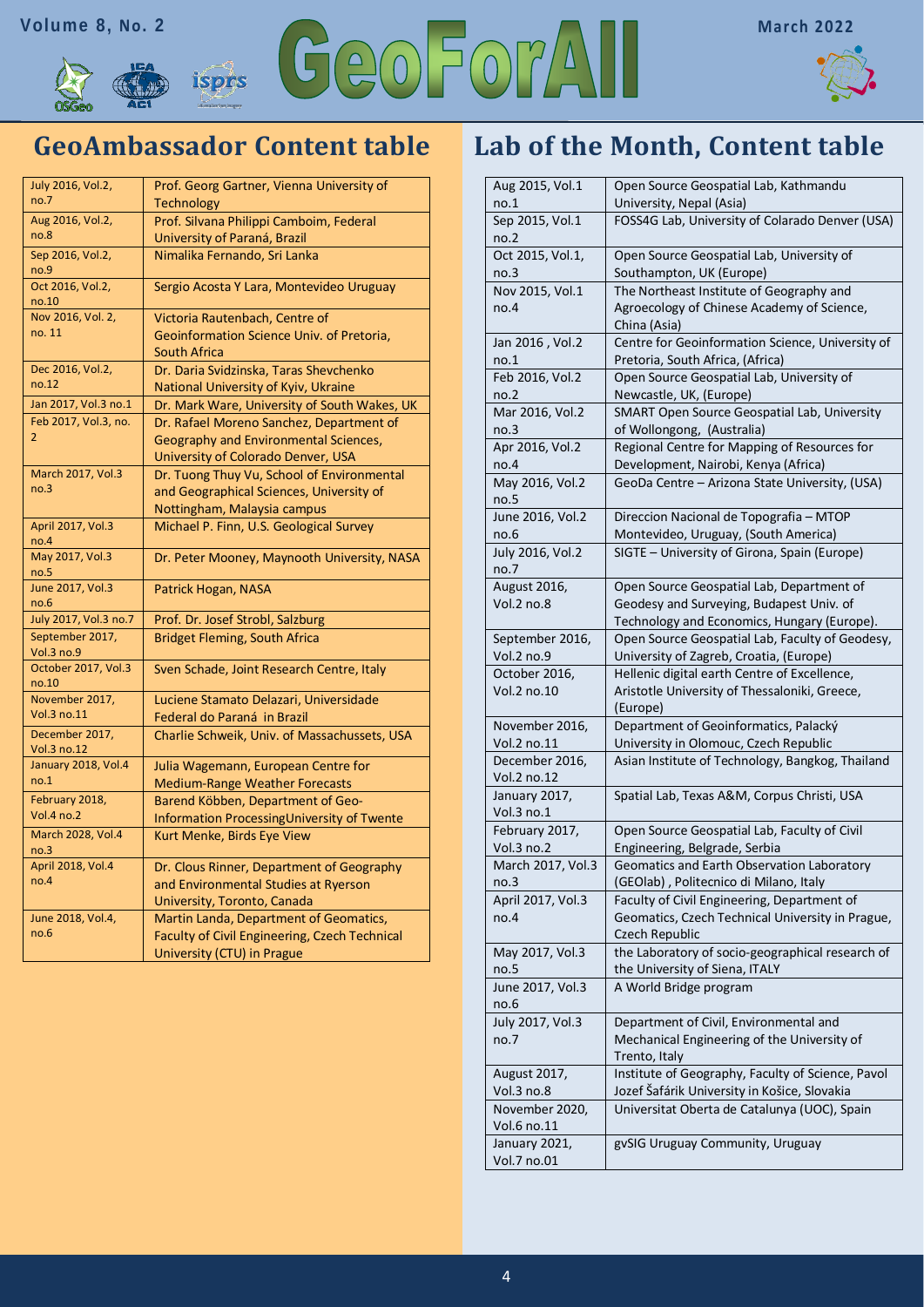



## **EUROPE**

### **April 2022**

**4.** 11-13 April: [GA Annual Conference and](https://www.geography.org.uk/events/ga-annual-conference-and-exhibition-2022/13445?OccId=18453)  [Exhibition 2022](https://www.geography.org.uk/events/ga-annual-conference-and-exhibition-2022/13445?OccId=18453)

Venue: University of Surrey in Guildford, UK

isprs

### **May 2022**

**5.** 5-7 May: [EUROGEO Annual Conference](https://www.eurogeography.eu/conferences/lesvos-2022/) "Re-Visioning geography for sustainability in the post-CVID era"

Venue: University of the Aegean, University Hill, Mytilene, Lesvos Island, Greece

#### Organizer: EUROGEO



**6.** 23-25 May[: 16](https://gsg2022.gr/)[th](https://gsg2022.gr/) [International Congress of](https://gsg2022.gr/)  [the Greek Geological Society](https://gsg2022.gr/)

Venue: University of Patras, Patras, Greece

**7.** 23-27 May: [Living](https://lps22.esa.int/frontend/index.php?folder_id=4254&page_id=) [Planet](https://lps22.esa.int/frontend/index.php?folder_id=4254&page_id=)

Venue: Bonn, Germany (may be online – to be decided)

#### **June 2022**

**8.** 8-9 June: [Jornadas de SIG Libre](https://www.jornadassiglibre.org/) (Free SIG Days).

Venue: Girona, Spain

Organizer: University of Girona

#### **July 2022**

**9.** 5-8 July: [GISalzburg22.](https://gi-salzburg.org/en/) Designing future with **Geoinformatics** 

Venue: Salzburg, Austria

**10.** 12-13 July[: IGU-CGE: Teaching Geography: Past](https://ugicge.sciencesconf.org/)  [and Future Challenges.](https://ugicge.sciencesconf.org/)

Venue: Rennes, France

**11.** 18-22 July[: IGU Centennial Conference Paris.](https://www.ugiparis2022.org/index.php?langue=en&onglet=4&acces=&idUser=&emailUser=)

Venue: Sorbonne, Institut de Géographie, Société de Géographie.

### **August 2022**

**12.** 22-28 August: [FOSS4G 2022 International](https://2022.foss4g.org/)  **[Conference](https://2022.foss4g.org/)** Venue: Firenze (Florence), Italy

# <span id="page-4-0"></span>**5. Webinars**

• If you want to start learning how to use QGIS, there are some excellent free resources at [https://www.gislounge.com/free-ways-to-learn](https://www.gislounge.com/free-ways-to-learn-qgis/)[qgis/](https://www.gislounge.com/free-ways-to-learn-qgis/) and [https://www.gislounge.com/self](https://www.gislounge.com/self-guided-qgis-courses/?utm_medium=email&%20utm_campaign=GISNL-Aug-27-2020&utm_source=YMLP)[guided-qgis-courses/?utm\\_medium=email&](https://www.gislounge.com/self-guided-qgis-courses/?utm_medium=email&%20utm_campaign=GISNL-Aug-27-2020&utm_source=YMLP)  [utm\\_campaign=GISNL-Aug-27-](https://www.gislounge.com/self-guided-qgis-courses/?utm_medium=email&%20utm_campaign=GISNL-Aug-27-2020&utm_source=YMLP) [2020&utm\\_source=YMLP](https://www.gislounge.com/self-guided-qgis-courses/?utm_medium=email&%20utm_campaign=GISNL-Aug-27-2020&utm_source=YMLP)

## <span id="page-4-1"></span>**6. Courses**

- Satellite Application Course: LEO Satellite Applications Start date: March 20, 2022 End date: March 24, 2022 Organizer: VLab Host: Public Authority for Civil Aviation (PACA) Language: Arabic, English Venue: Muscat, Oman Format: Online course Contact name: Hilal Al-Hajri Contact email: [h.alhajri@met.gov.om](mailto:h.alhajri@met.gov.om?subject=)
- Postgraduate course of the Universidad Católica de la Santísima Concepción (Chile) on Geomatics with Free Software gvSIG. The course is free with limited places, and applications are due March 18th. The course begins on March 28 and ends on April 5 and is all virtual.

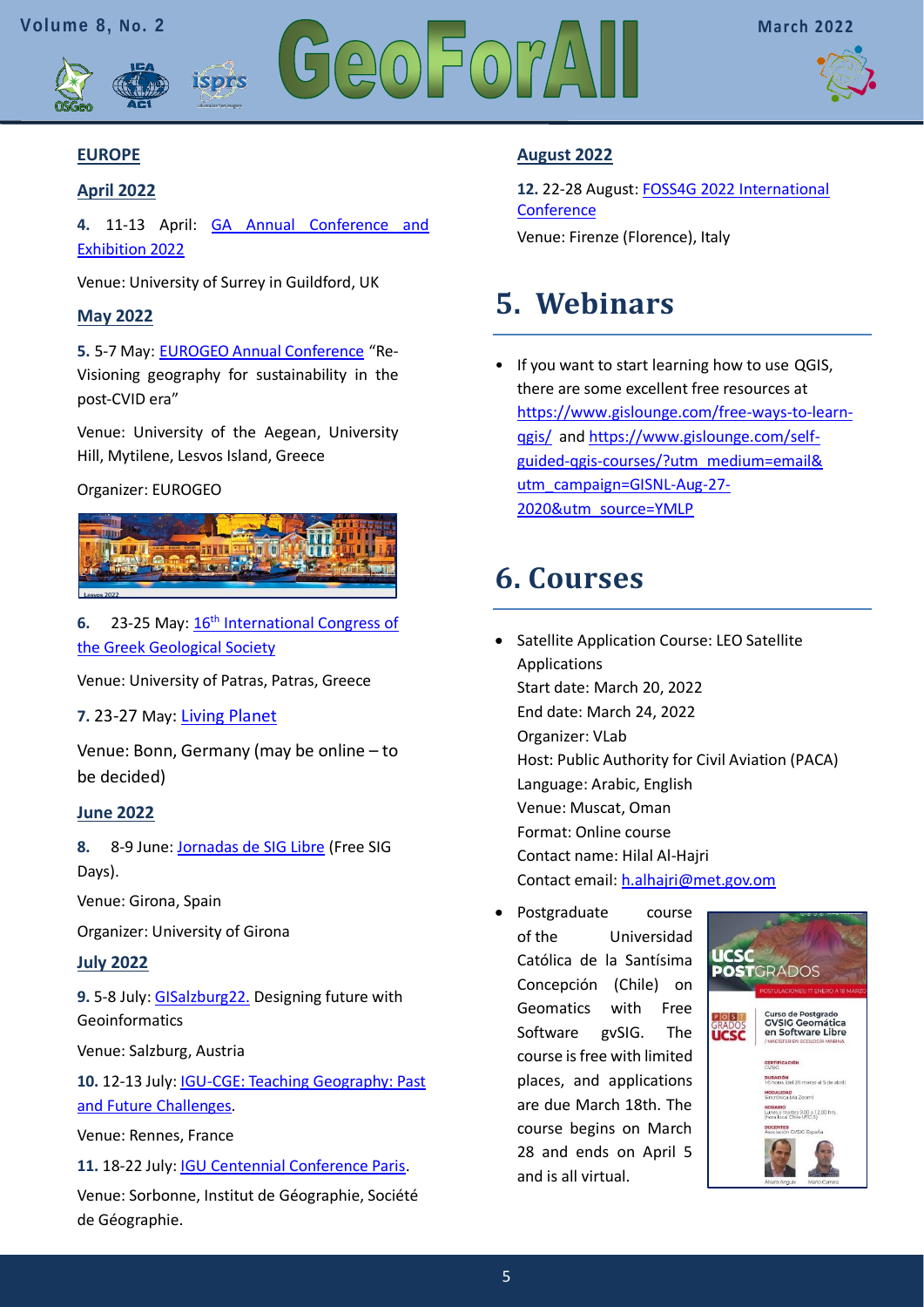



# <span id="page-5-0"></span>**[7. Training programs](#page-5-0)**

isprs

• GeoForAll educational materials have been transferred to our new web site. [GeoForAll](https://www.osgeo.org/resources/)  [educational inventory system, a place to search](https://www.osgeo.org/resources/)  [and share educational materials](https://www.osgeo.org/resources/)

# <span id="page-5-1"></span>**[8. Key Research](#page-5-1)  [Publications](#page-5-1)**

- "Community-Engaged Regenerative Mapping in an Age of Displacement and COVID-19" available at [https://www.tandfonline.com/doi/abs/10.1080/2](https://www.tandfonline.com/doi/abs/10.1080/24694452.2021.1978838) [4694452.2021.1978838](https://www.tandfonline.com/doi/abs/10.1080/24694452.2021.1978838)
- "Displacement of the Scholar? Participatory Action Research under COVID-19" available at [https://www.frontiersin.org/articles/10.3389/fsuf](https://www.frontiersin.org/articles/10.3389/fsufs.2022.762065/abstract) [s.2022.762065/abstract](https://www.frontiersin.org/articles/10.3389/fsufs.2022.762065/abstract)

# <span id="page-5-2"></span>**11. Free books, educational materials, etc.**

- Visit the YouTube QGIS channel at [https://www.youtube.com/channel/UCGS162t4hk](https://www.youtube.com/channel/UCGS162t4hkOA0b35ucf1yng/videos) [OA0b35ucf1yng/videos](https://www.youtube.com/channel/UCGS162t4hkOA0b35ucf1yng/videos) to get videos of QGIS applications, representations and ideas.
- The official call for papers of the new Special Issue of the International Journal of Geographical Information Science on Deep Learning Approaches in Geographical Information Science and Human Geography is now live. Go to [https://think.taylorandfrancis.com/special\\_issues/](https://think.taylorandfrancis.com/special_issues/deep-learning-approaches-geographical/) [deep-learning-approaches-geographical/](https://think.taylorandfrancis.com/special_issues/deep-learning-approaches-geographical/) for more information

# <span id="page-5-3"></span>**12. Articles**

## **Acronyms**

by **Nikos Lambrinos**, Chief Editor, and **Michael Finn**.

For those who would like to support this effort, please send any acronyms to the Chief Editor [\(labrinos@eled.auth.gr\)](mailto:labrinos@eled.auth.gr).

3DEP: 3-D Elevation Program

AAG: Association of American Geographers

AGI: Ambient Geographic Information

AGS: American Geographical Society

AGU: American Geophysical Union

AI: Artificial Intelligence

AM/FM: Automated Mapping/Facilities Management

API: Application Programming Interface

ASPRS: American Society for Photogrammetry and Remote Sensing

AURIN: Australian Urban Research Infrastructure Network

BBSRC: Biotechnology and Biological Sciences Research Council

BDS: BeiDou Navigation Satellite Demonstration System

BIM: Building Information Modelling

CAADP: Comprehensive African Agricultural Development Programme

CAD: Computer Aided Design

CaGIS: Cartograhy and Geographic Information Society

CCGI: Collaboratively Contributed Geographic Information

CEGIS: Center of Excellence for Geospatial Information Science

CEOS: Committee on Earth Observation Satellites

CI: CyberInfrastructure

CLGE: The Council of European Geodetic Surveyors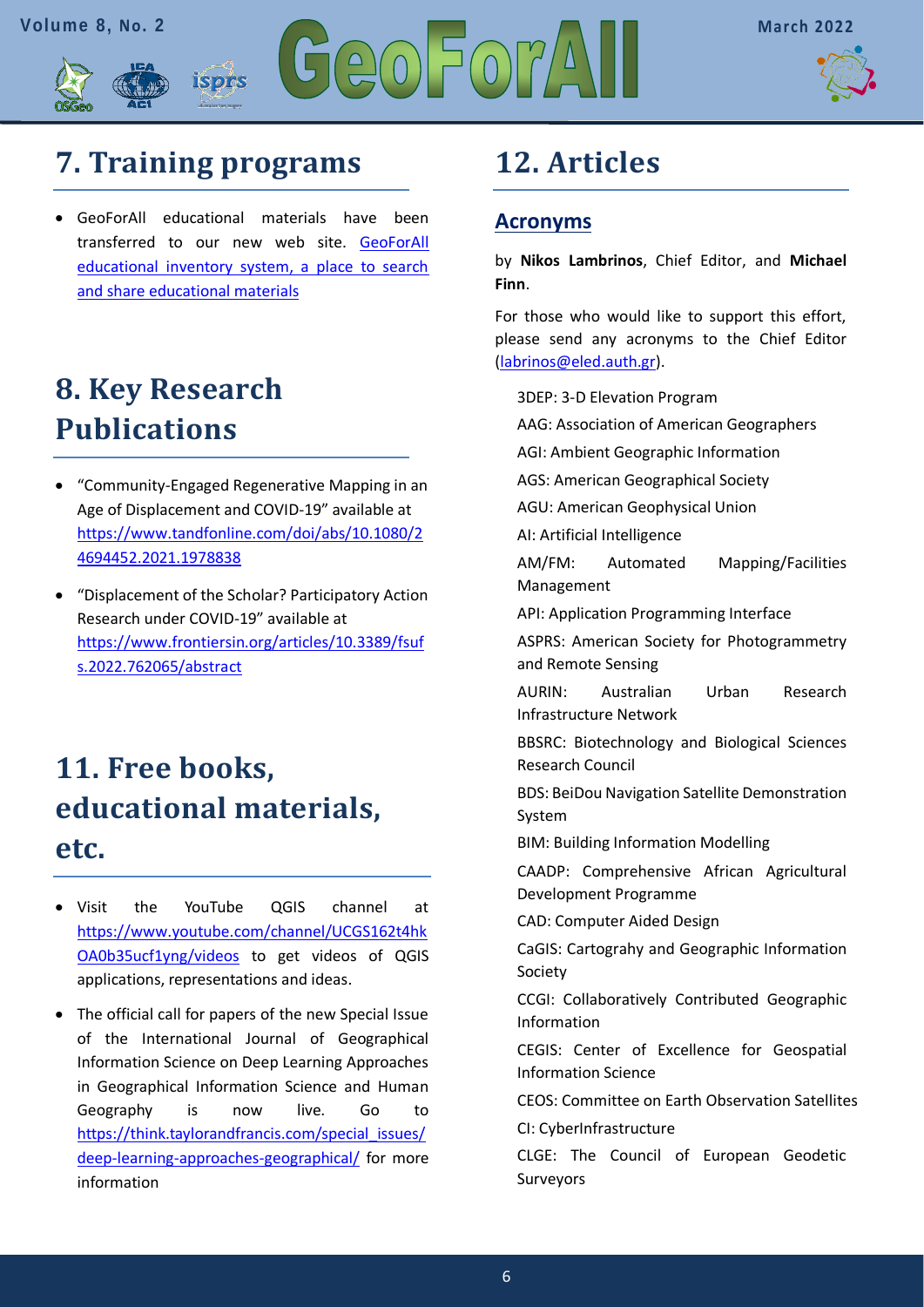isprs





CODATA: Committee on Data for Science and Technology COGO: Coordinate geometry CRC: Census Research Centre CRS: Coordinate Reference System CSA: Canadian Space Agency CSSTEAP: Center for Space Science & Technology Education in Asia and the Pacific CUDA: Compute Unified Device Architecture DAAC: Distributed Active Archive Center (of NASA) DEM: Digital Elevation Model DSM: Digital Surface Models DWG: Design file format DXF: Drawing Interchange File ECMWF: European Center for Medium range Weather Forecasting EOS: Earth Observation Science EOSDIS: Earth Observing System and Data Information System EPA: Environmental Protection Agency EPSG: European Petrol Survey Group (used in projection IDs) ESA: European Space Agency ESERO: European Space Education Resource **Office** EUROGI: European Umbrella Organisation for Geographic Information EuroSDR: European Spatial Data Research FOSS: Free and Open Source Software FOSS4G: Free and Open Source Software For Geospatial GCP: Ground Control Point GDAL: Geospatial Data Abstraction Library GEO: Group on Earth Observations GEO: Geosynchronous Earth Orbits GloFAS: Global Flood Awareness System GNSS: Global Navigational Satellite System

GODAN: Global Open Data for Agriculture and Nutrition GPS: Global Positioning System GPX: GPS Exchange Format GRACE: Gravity Recovery and Climate Experiment (satellite program) GRASPgfs: Geospatial Resource for Agricultural Species and Pests and Pathogens with workflow integrated modeling to support Global Food Security GSoC: Google Summer of Code HLPF: High Level Political Forum (of UN) HOT: Humanitarian OpenStreetMap Team HPC: high-performance computing ICA: International Cartographic Association ICSU-WDS: International Council for Science – World Data System IDE: Spatial Data Infrastructure INSPIRE: Infrastructure for Spatial Information in Europe IPGH: Pan American Institute of Geography and History ISO: International Organization for Standardization ISPRS: International Society for Photogrammetry and Remote Sensing ISRO: Indian Space Research Organization JAXA: Japan Aerospace Exploration Agency KML: Keyhole Markup Language LBS: Location-Based Service LEO: Low Earth Orbits LiDAR: Light Detection and Ranging LOC: Local Organizing Committee LOD: Level Of Detail MEO: Medium Earth Orbits MIL: Media and Information Literacy MoU: Memorandum of Understanding MSS: Multispectral Scanner NAD: North American Datum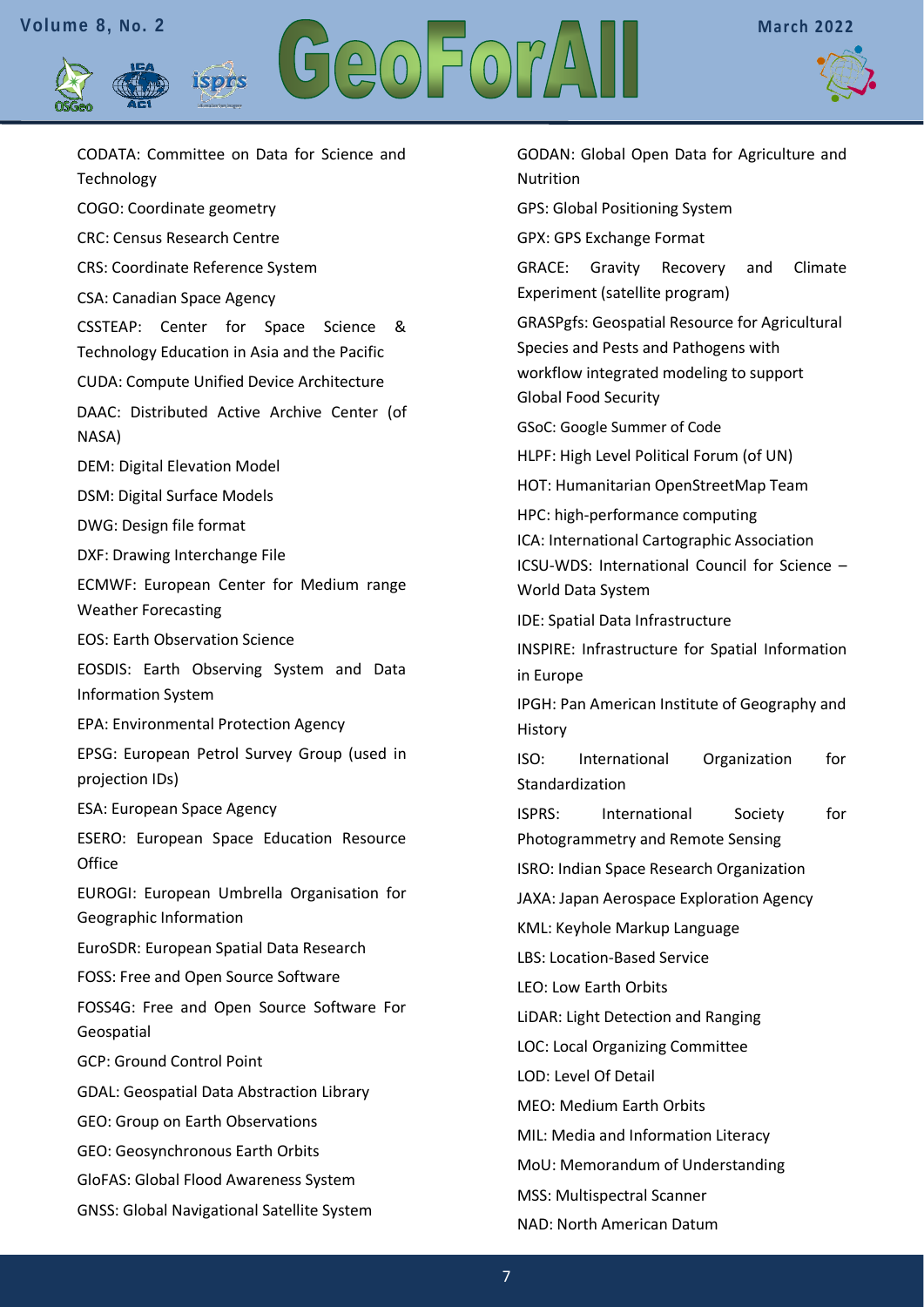isprs





NCSA: National Center for Supercomputing Applications NED: National Elevation Dataset NEPAD: NEw Partnership for African Development NGA: National Geospatial Intelligence Agency NHD: National Hydrologic Dataset NLCD: National Land Cover Dataset NOOSA: United Nations Office for Outer Space Affairs NRSA: Indian National Remote Sensing Agency NSDI: National Spatial Data Infrastructure NSF: National Science Foundation OECD: Organisation for Economic Co-Operation and Development OER: Open Educational Resources OGC: Open Geospatial Consortium OHI: International Hydrographic Office OSGeo: Open Source Geospatial Foundation OSM: OpenStreetMap OTB: Orfeo Tool Box PPGIS: Public Participation in Geographic Information Systems PPSR: Public Participation in Scientific Research RBV: Return Beam Vidicon RCMRD: Regional Centre for Mapping of Resources for Development RDA: Research Data Alliance ROSCOSMOS: Russian Federal Space Agency ROSHYDROMET: Russian Federal Service for Hydrometeorologyand Enviromental Monitoring RUFORUM: Regional Universities Forum for capacity building in agriculture SaaS: Software as a Service SAR: Synthetic Aperture Radar SDG: Sustainable Development Goal SDI: Spatial Data Infrastructure SIG: Geographic Information System

<span id="page-7-0"></span>SIGTE: The GIS and Remote Sensing Service of the University of Girona, Spain SPIDER: open SPatial data Infrastructure eDucation nEtwoRk SQL: Structured Query Language STISA 2024: Science Technology Innovation Strategy for Africa STSM: Short Term Scientific Missions SWIR: Short Wave Infrared TIN: Triangulated Irregular Network UAV: Unmanned Aerial Vehicle UML: Unified Modeling Language UN-GGIM: United Nations Global Geospatial Information Management USGS: U.S. Geological Survey USGIF: United States Geospatial Intelligence Foundation VGI: Volunteered Geographic Information VNIR: Visible Near Infrared XSEDE: Extreme Science and Engineering Discovery Environment WCS: Web Coverage Service WFS: Web Feature Service WGCapD: Working Group on Capacity Building and Data Democracy WGS: World Geodetic System WISERD: Wales Institute of Social & Economic Research, Data & Methods WMO: World Meteorological Organization WMS: Web Map Service WMTS: Web Map Tiles Services WOIS: Water Observation Information System WPS: Web Processing Service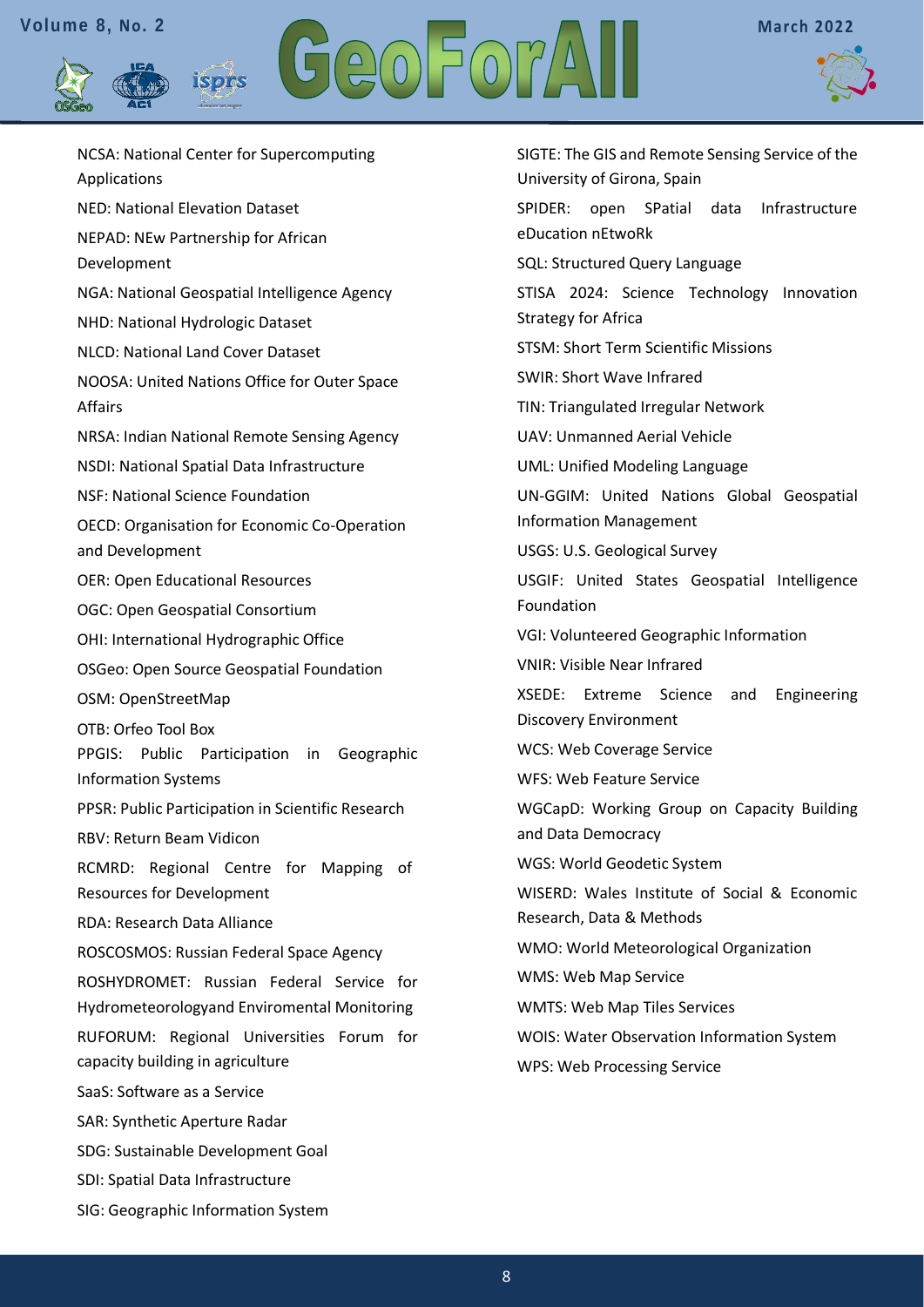

## **[17. Ideas / Information](#page-7-0)**

isprs

**1.** If you are interested in educational material, then go to [https://www.osgeo.org/initiatives/geo-for-all/in](https://www.osgeo.org/initiatives/geo-for-all/in-your-classroom/)[your-classroom/](https://www.osgeo.org/initiatives/geo-for-all/in-your-classroom/) where you can find software resources for your classroom. Also, go to "Resources" <https://www.osgeo.org/resources/> to get a guidance on how to use open source projects and tools.

**2.** From Luca Delucchi [\(lucadeluge@gmail.com\)](mailto:lucadeluge@gmail.com) [FOSS4G 2022](https://2022.foss4g.org/) will be a hybrid event in the field of geospatial open source; after two years it will be possible to meet again in person. The conference will be held in the beautiful city of Firenze from 22 to 28 August 2022 in the spaces of the Fiera and the University of Florence.

To date, the emergency situation due to COVID-19 has not yet ended and that is why in addition to the physical presence in Florence, which for the time being would be limited to about 700 people, it will be possible to follow the conference also in online mode in order to give everyone the opportunity to participate. The hope of the Local Organising Committee is that with the arrival of the summer, the limitations will be reduced and therefore the conference could be open to all those who are interested in attending.

You can send your proposal for a talk (academic or general) or workshop until 28 February 2022 via the [Pretalx platform](https://talks.osgeo.org/) provided by OSGeo. Everyone engaged in the FOSS4G world is invited to submit inspiring ideas and share results of innovative projects with the community, following the guidelines and requirements illustrated on the [website.](https://2022.foss4g.org/call_for_paper.php)

Furthermore, starting in February it will be possible to register for the event both for physical and online participation.

Finally, we would like to remind everyone that a Travel Grant programme and a Volunteer programme will soon be accessible, which will allow you to attend the conference at a reduced rate.

As usual in FOSS4G conferences, the standard conference programme will be complemented by a range of social activities: in addition to the typical Ice Breaker (on Wednesday) and Gala Dinner (on Thursday), on Friday visits to the beautiful city of Firenze and to the Arcetri astrophysical observatory will be organised for those interested. Finally, after the first day of code sprint on Saturday there will be an aperitif open to everyone.

All information will be shared via the conference social channels (please follow us on [Twitter,](https://twitter.com/foss4g) [Facebook,](https://www.facebook.com/foss4g2022firenze) [Linkedin,](https://www.linkedin.com/company/foss4g2022firenze) [Telegram\)](https://t.me/foss4g2022firenze) and a dedicated mailing list that you can [sign up](http://eepurl.com/gxPUJH) to if you are not already registered.



**3.** [Open-Source Science in the Cloud Collaboration](https://www.gislounge.com/platform-for-analyzing-geospatial-data-in-the-cloud/?utm_medium=email&utm_campaign=GISNL-2022-Jan-27&utm_source=YMLP) NASA and the European Space Agency (ESA) released a new open source and science tool called the [Multi-](https://scimaap.net/)[Mission Algorithm and Analysis Platform](https://scimaap.net/)  [\(MAAP\)](https://scimaap.net/)**.** Combining NASA and ESA, these two agencies lead the world in providing satellite and remote sensing data for understanding the Earth's environment.

**4.** Call for article submission

[The International Journal for Participatory Mapping](https://ljpm.geolive.ca/index.php/Mapping-for-Change/about) (IJPM) Editorial Board [\(journal@pmappingsociety.org\)](mailto:journal@pmappingsociety.org) has identified special themes for the first four issues which will cover the first two years of the publication. Papers can be submitted for peer review anytime before the deadlines outlined in the theme calls. You need to indicate your intent to submit a paper by email to the guest editor of a special issue with the title of the paper, authors, and abstract. The full manuscript,